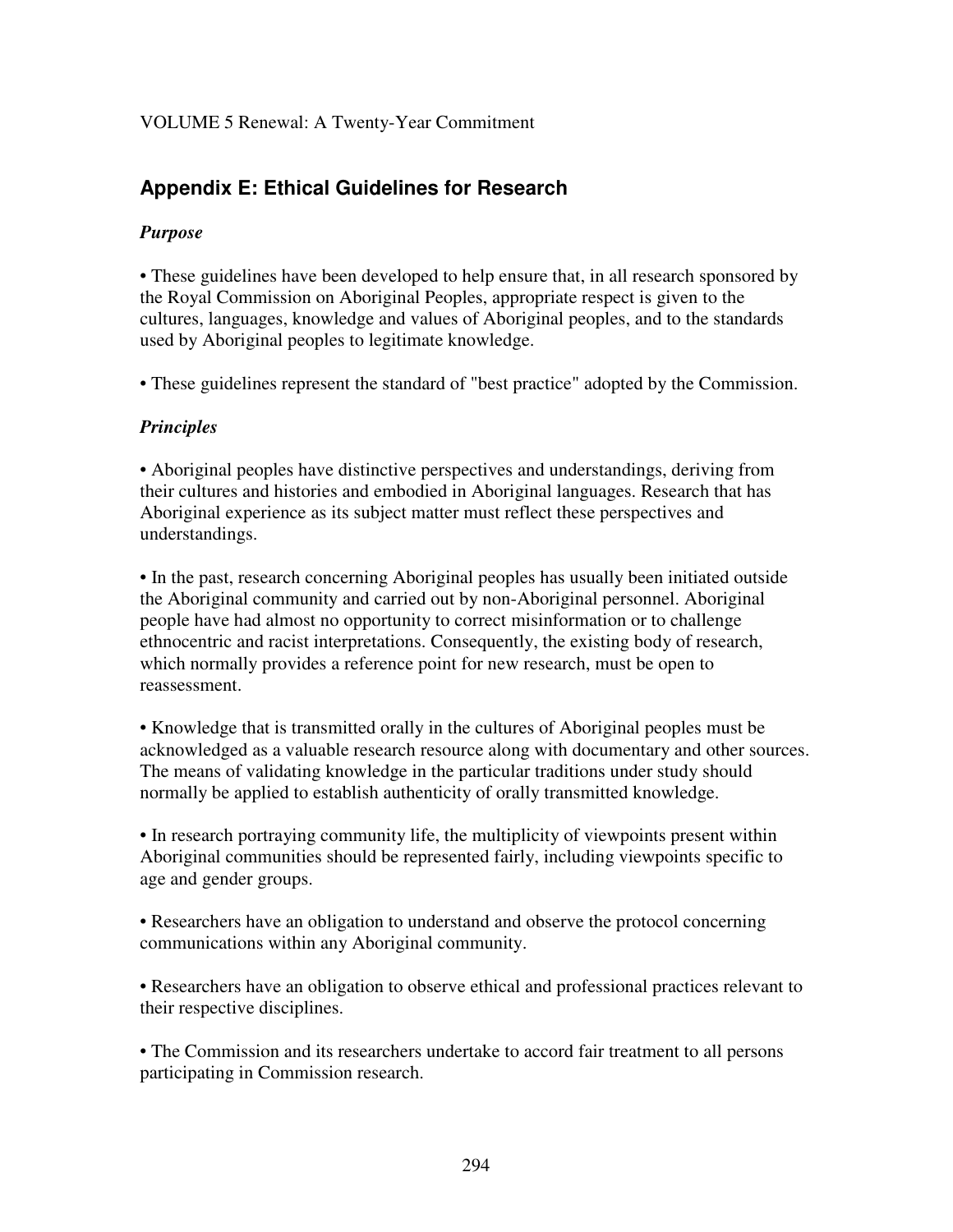# *Guidelines*

Aboriginal Knowledge

In all research sponsored by the Commission, researchers shall conscientiously address themselves to the following questions:

- Are there perspectives on the subject of inquiry that are distinctively Aboriginal?
- What Aboriginal sources are appropriate to shed light on those perspectives?

• Is proficiency in an Aboriginal language required to explore these perspectives and sources?

• Are there particular protocols or approaches required to access the relevant knowledge?

• Does Aboriginal knowledge challenge in any way assumptions brought to the subject from previous research?

• How will Aboriginal knowledge or perspectives portrayed in research products be validated? Consent

• Informed consent shall be obtained from all persons and groups participating in research. Such consent may be given by individuals whose personal experience is being portrayed, by groups in assembly, or by authorized representatives of communities or organizations.

• Consent should ordinarily be obtained in writing. Where this is not practical, the procedures used in obtaining consent should be recorded.

• Individuals or groups participating in research shall be provided with information about the purpose and nature of the research activities, including expected benefits and risks.

• No pressure shall be applied to induce participation in research.

• Participants should be informed that they are free to withdraw from the research at any time.

• Participants should be informed of the degree of confidentiality that will be maintained in the study.

• Informed consent of parents or guardian and, where practical, of children should be obtained in research involving children.

Collaborative Research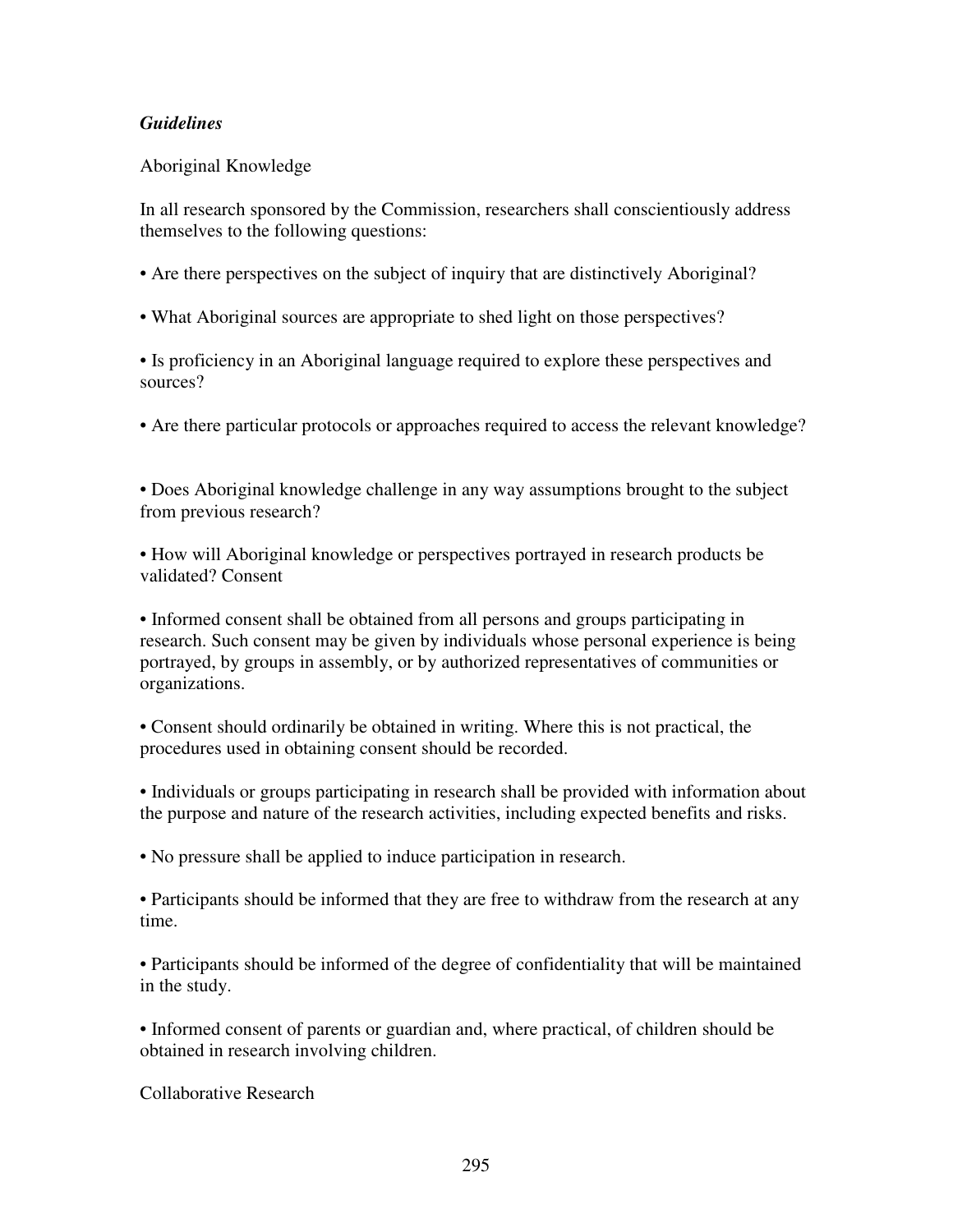• In studies located principally in Aboriginal communities, researchers shall establish collaborative procedures to enable community representatives to participate in the planning, execution and evaluation of research results.

• In studies that are carried out in the general community and that are likely to affect particular Aboriginal communities, consultation on planning, execution and evaluation of results shall be sought through appropriate Aboriginal bodies.

• In community-based studies, researchers shall ensure that a representative cross-section of community experiences and perceptions is included.

• The convening of advisory groups to provide guidance on the conduct of research shall not pre-empt the procedures laid down in this part but shall supplement them. Review Procedures

• Review of research results shall be solicited both in the Aboriginal community and in the scholarly community prior to publication.

Access to Research Results

• The Commission shall maintain a policy of open public access to final reports of research activities. Reports may be circulated in draft form, where scholarly and Aboriginal community response at this stage is deemed useful for Commission purposes.

• Research reports or parts thereof shall not be published where there are reasonable grounds for thinking that publication will violate the privacy of individuals or cause significant harm to participating Aboriginal communities or organizations.

• Results of community research shall be distributed as widely as possible within participating communities, and reasonable efforts shall be made to present results in nontechnical language and Aboriginal languages where appropriate.

# Community Benefit

• In setting research priorities and objectives for community-based research, the Commission and the researchers it engages shall give serious and due consideration to the benefit of the community concerned.

• In assessing community benefit, regard shall be given to the widest possible range of community interests, whether the groups in question be Aboriginal or non-Aboriginal, and also to the impact of research at the local, regional or national level. Wherever possible, conflicts between interests within the community should be identified and resolved in advance of commencing the project. Researchers should be equipped to draw on a range of problem-solving strategies to resolve such conflicts as may arise in the course of research.